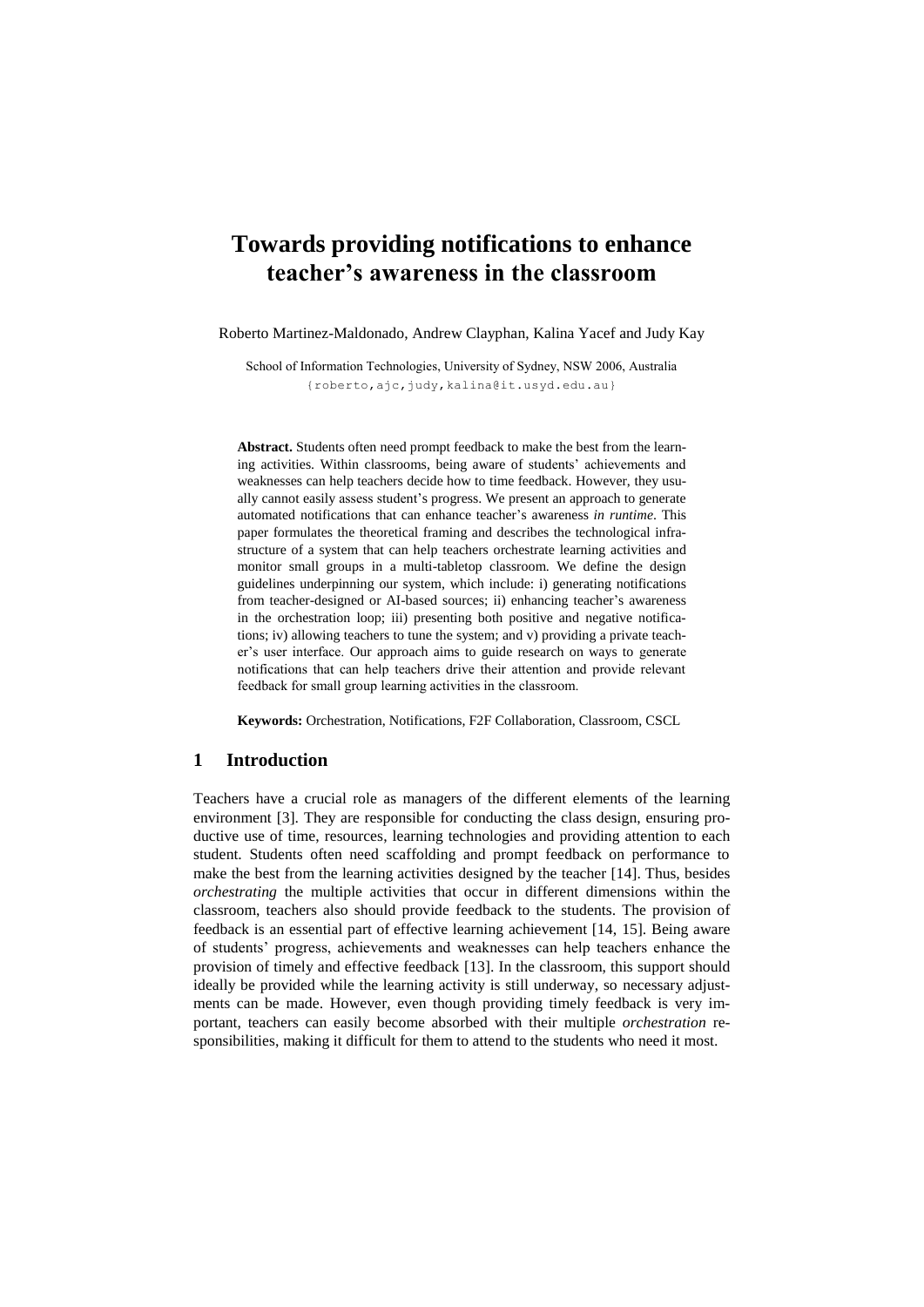

**Fig. 1.** Left: Multi-tabletop pervasive classroom for small group collaboration. Right: Notifications in the teacher's dashboard.

A wide range of learning technologies have been used over the past years to improve instruction and learning in the classroom [11]. However, the development of tools to effectively support teacher's awareness and help them provide enhanced feedback to students has been relatively neglected [2, 8]. Research suggests that some sort of integrated assessment is needed in order to give effective feedback [1]. Unfortunately, teachers often cannot assess the quality of students' artefacts, partial outcomes, student's performance or their collaborative interactions *on-the-fly*. This opens up an opportunity to exploit the use of emerging technology that can unobtrusively capture aspects of students' activity and then automatically alert teachers about events that are hard to assess within the time constraints of a class.

We propose an approach to automatically generate notifications for teachers in a timely manner during a class. Our system is implemented in a classroom enhanced with pervasive technologies: the MTClassroom [8]. This learning environment is ideal to plan and orchestrate small group activities by exploiting the affordances of five horizontal and three vertical shared devices (Figure 1, left). In our setting, the notifications can be generated by assessing, in real-time, qualitative aspects of the knowledge artefacts being built by the students (in the form of concept maps) and comparing them with a model of expert knowledge and a set of misconceptions defined by the teacher. Alternatively, notifications can be generated based on quantitative aspects of student's collaboration that may be associated with undesired patterns of interaction, such as social loafing [10] or strategies of low achieving groups [9].

## **2 Related Work**

Previous research has delivered tools that enhance teacher's awareness and reflection through different dashboards or visualisations. Verbert et al. [16] observed that these kinds of tools have been deployed in three learning contexts: online learning settings, face-to-face lectures and face-to-face small group work within classrooms. Teacher's awareness tools and the automated generation of notifications have only been explored in online learning settings [16]. For the very different case of faceto-face work in classrooms, an important example tool is the Tinker Board [3], that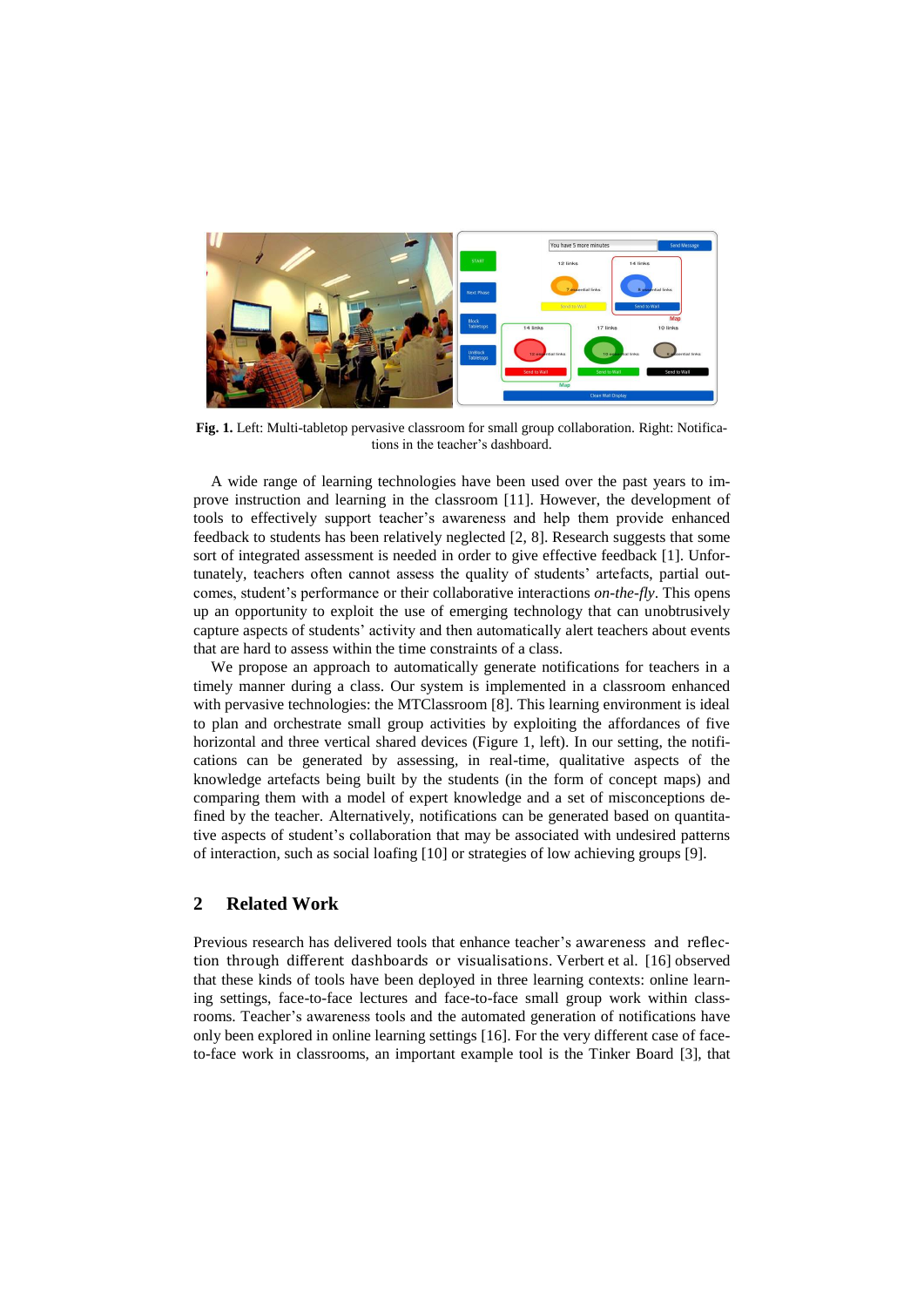shows information on a large display to support reflection on a small-group activity. Similarly, the Tinker Lamp [3] is a widget that students can use to indicate to the teacher which stage of the activity they are up to. Martinez-Maldonado et al. [8] explore the impact of showing visualisations of student's data to help teachers decide where to place her attention. Other studies have agreed that this type of information can be useful for teachers using both private or public displays [4] and can be integrated with different devices like tablets [5], smart-boards [3] and tabletops [8]. Our approach is the first effort we are aware of that describes guidelines to build a system that provides teachers with automatic notifications in the classroom.

#### **3 Context of the Learning Environment**

As a foundation to define our approach, we first introduce the context of the learning environment. Then we describe an example authentic scenario. We built our system targeting university level learning activities for tutorial classes that can be held in the MTClassroom [8]. This is the first classroom with multiple interactive tabletops that can (i) unobtrusively capture data about each learner's activity, linking it to the learner's identity; and (ii) provide orchestration tools and real-time student's data analysis. It is composed of 5 interconnected multi-touch tabletops, each well suited for face-toface work in groups of up to 5 students and enhanced with the CollAid [7] sensing system. Each tabletop records the activity of students within each group to a central repository that can be accessed by other services in real-time. One of these services generates visual indicators to enhance teacher's awareness and shows them in the MTDashboard. The MTDashboard is displayed on a handheld device that allows teachers to orchestrate the MTClassroom (Figure 1, right). One of the applications that can be used in this learning environment is CMate [7]. This is a concept mapping tool that records activity logs, traces of the task progress and information about student's maps. A concept map is a directed graph in which nodes represent the main *concepts* of the subject matter and the edges are labelled with a linking word to form meaningful statements called *propositions* [12]. More information about the environment can be found in the technical papers of CMate [7] and MTClassroom [8].

An example study where our approach can be applied was conducted during an undergraduate course on *Human-Computer Interaction* (HCI). A total of 95 students were enrolled in this subject. Students were divided at the beginning of the semester into 6 tutorial classes, with around 15 students each. Each tutorial was facilitated by a class teacher. In the example course, the students were organised into 24 groups of 3, 4 or 5, who worked together during the tutorial sessions. The same 1-hour weekly tutorial ran in each tutorial, with three different class teachers (the main teacher had one class and the other 2 class teachers had 2 and 3 classes). The learning goals for students using CMate commonly consist of collaborating with their group to create a concept map that answers a *focus* question. In this way, the teacher needs to monitor up to five small groups building five different concept maps in parallel. It is not easy for the teacher orchestrating the class while, at the same time, assessing each concept map to know if students are building a high quality map or have misconceptions.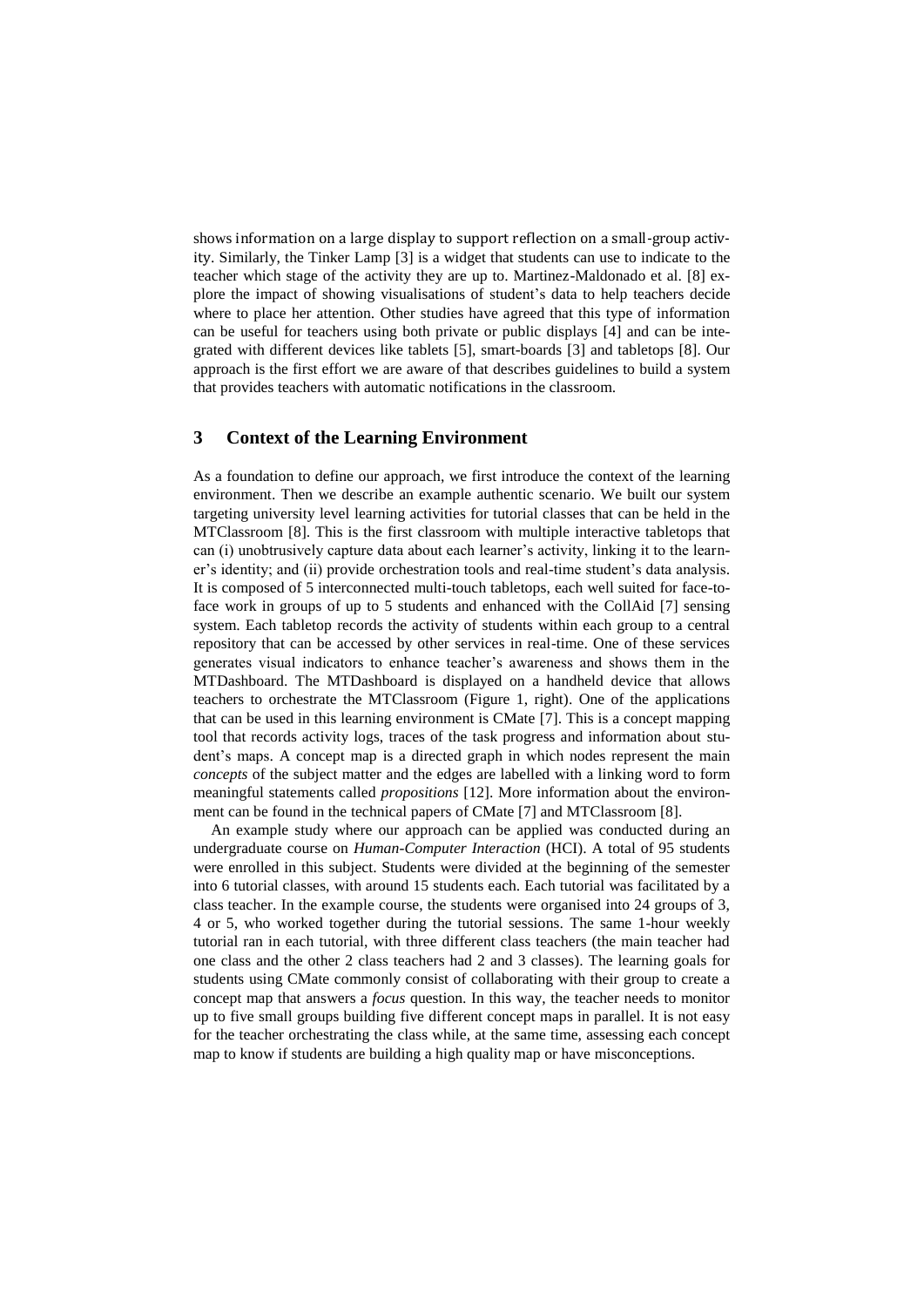### **4 Approach and Design Guidelines**

Figure 2 illustrates the context where our approach is deployed and the process that the teacher can follow to design, enact and diagnose the classroom activity. We describe this process in terms of the design guidelines underpinning our system.



**Fig.** 2**.** MTFeedback context: conceptual diagram of the approach.

*i) Generating notifications from on teacher-designed or AI-based sources.* This process starts with the teacher designing the learning activity before the classroom sessions (1). In this stage, the main teacher designs a macro-script for the sessions. The teacher can define a source of expert knowledge and common misconceptions that can be used to match student's artefacts automatically. In our study, these can be defined by the teacher using CMapTools, a third-party widely used concept map editor [12]. The expert knowledge is represented as a concept map that contains the propositions that the teacher considers the students should have in their maps. Common misconceptions that the teacher wants to track are defined separately, as a set of propositions. The teacher can also select AI-based sources to generate notifications that may consist of matching students' activity logs with patterns of interaction associated with either high or low collaboration groups [9]. For example, our previous work, using sequence mining on tabletop touch data, found that it is possible to identify high collaborative groups which often work in parallel, interacting with other students' objects and focus on the crucial elements of the problem to solve [9].

ii) *Enhancing teacher's awareness in the orchestration loop*. The designed activity is then enacted in the classroom (2). In the classroom, teachers commonly follow an orchestration loop [3] where small group activities can be described as follows: the teacher monitors the groups, assesses their performance to decide which group(s) may need support, attends to the chosen group and starts the cycle again. Our approach aims to support the teacher's decision making about which groups most need their immediate attention by enhancing their awareness of each group's progress in this orchestration loop. We describe this as the following process: a) The pervasive interactive tabletops capture, synchronise and gather activity logs of each group in a central repository; b) our system compares each group's logged activity against the ex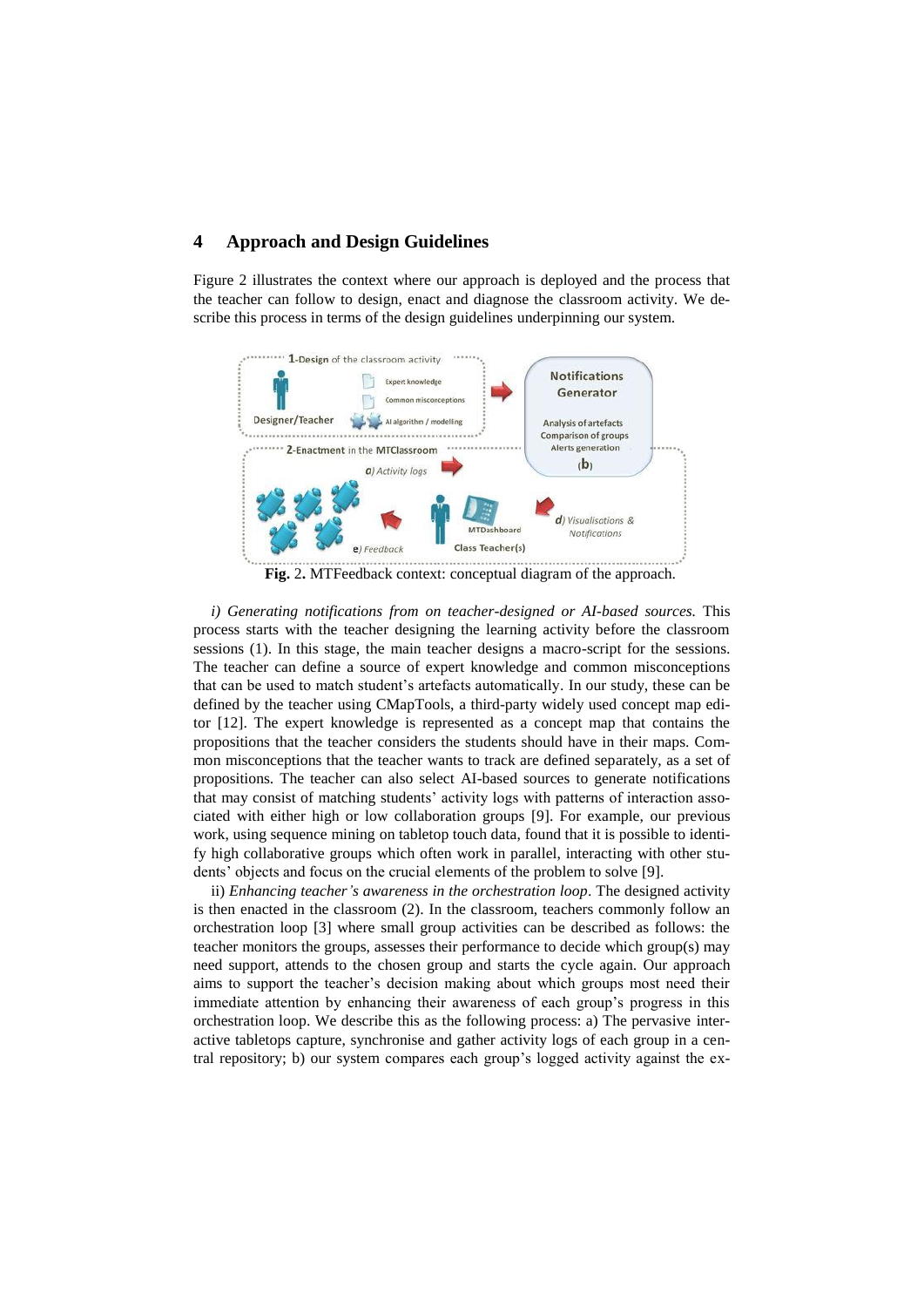pert knowledge and the list of misconceptions; c) notifications may be generated accordingly and sent to the MTDashboard; d) the MTDashboard interface shows visualisations and notifications to the teacher; and e) the teacher looks at the dashboard and decides whether a certain group(s) needs feedback or not.

*iii) Presenting both positive and negative notifications.* It has been found that receiving too many notifications can produce a negative effect on users, as it makes it hard to readily determine what has changed over time [6]. To avoid this, we give two types of negative notifications and one positive notification; the choice of these was defined by the main teacher's pedagogical requirements. First, a *Misconception Notification* (MN) is triggered for the group that has the most misconceptions in the classroom. Our system assesses groups every half a minute, deciding which group, if any, needs a new notification generated. This way, the teacher can eventually determine whether all groups have recurrent misconceptions or if the whole class needs a clarification of the activity. Similarly, the system may provide alerts when patterns of either high or low collaboration are detected for certain groups.

*iv) Allowing teachers to tune the system.* It is important to allow the teacher to tune or configure the rules used to generate notifications as well as the timing or pace in which they are displayed on the teacher's dashboard. For example, a second negative notification is the *Slow-Group Notification* (SN). For this, our system compares the progress of all the groups in the classroom and flags a group as being left behind if it has less than half of the propositions created by the top achieving group. This rule was tested on a dataset collected in sessions run in previous semesters [8] but it can be tuned by the teacher. By contrast, a *Positive Notification* (PN) can be generated when a group had at least P% of their propositions matching the expert knowledge (the parameter P was tuned by the teacher to be 50% in our study).

*v) Providing a private teacher's user interface*. Figure 1 (right) shows the teacher's dashboard as displayed on a handheld tablet. The interface has a set of buttons for the teacher to control the classroom technology. It also features up to five visualisations, each associated with an active tabletop. Inspired by [8], we used visualisations that indicate the size of each group's solution and the proportion that matches the expert knowledge (a figure with an outer and an inner circle respectively). The notifications appear as a square (red for negative or green for positive) around the group information. For example, Figure 1 (right) shows two notifications: a negative notification for the group with the most misconceptions (red square around the *blue table*), and a positive one for a group that included half of the expert knowledge and had no misconceptions (green square around the *red table*). Teachers can be instructed to get a message on the screen with more information about the notification by tapping inside of the coloured square.

#### **5 Conclusions**

Providing teachers access to automatically captured data can enhance their awareness [4], however, effective ways to show this information in the classroom are still needed. This paper describes the theoretical and technological framing, and the design guidelines, of a system that can provide teachers with notifications of small group